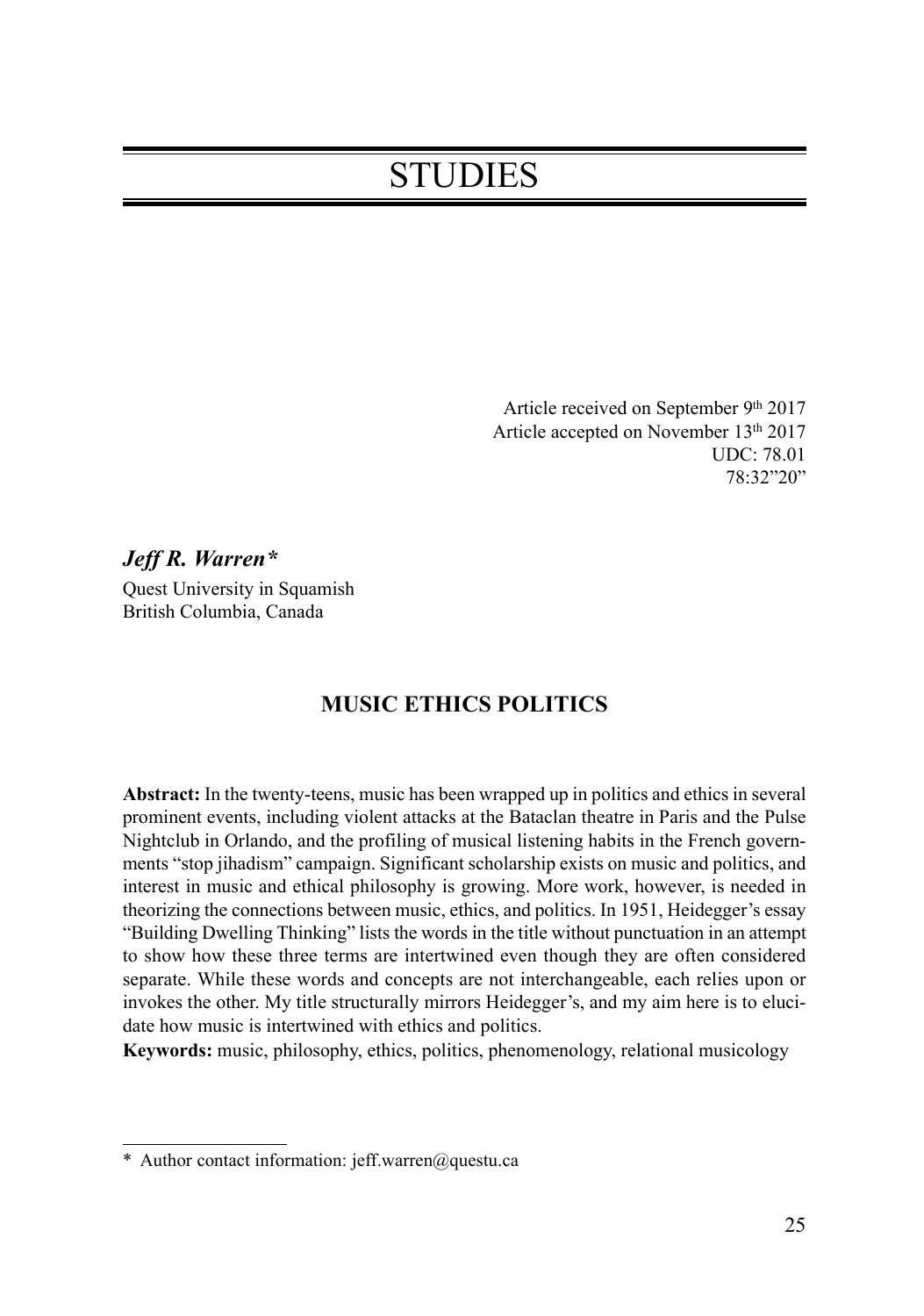## Music Ethics Politics

In the twenty-teens, music has been wrapped up in politics and ethics in several violent public events, revealing how music – whether it wants to or not – is intertwined with ethics and politics.

In January 2015, the Charlie Hebdo office in Paris was attacked by an Islamic extremist group apparently reacting to the depictions of Mohammed in their satirical publication. Shortly after, the French government launched an almost half billion dollar anti-terrorism campaign, which featured a "stop jihadism" website that instructs its citizens how to identify budding Islamic extremists.<sup>1</sup> A prominent infographic on the website included a checklist of suspicious activities citizens could use to profile those around them. The list included expected items such as frequenting radical websites, but the central image on the infographic was "they stop listening to music" for the reason that "it distracts them from their mission".<sup>2</sup> The list – and the music item in particular – was quickly mocked by several media outlets with some form of the argument that listening to music is really just a matter of private taste.<sup>3</sup> However, it could be argued that the French government has a significant grasp on the political nature of music. Whereas the mocking journalists assume that music is a matter of individual taste, a private consumption of a neutral commodity that has no relation to politics, the French government asserts that participation in music marks belonging to a larger social system. If music "distracts them from their mission", then are the rest of the citizenry without a mission? Or is listening to music part of the mission of the good modern citizen loyal to the nation, democracy, and capitalism?

In November 2015, Paris was once again the site of horrific attacks. This time, a popular music concert was one site of the deadliest attack in France since WWII.4 At the Bataclan concert venue on Boulevard Voltaire, at least 89 people were killed at a concert where the American rock group Eagles of Death Metal were playing to a crowd of approximately 1,500 people. On 11 June 2016, the deadliest mass shooting by a single gunman in American history took place on "Latin night" at the Pulse gay night club in Orlando.<sup>5</sup> On 22 May 2017, twen-

<sup>&</sup>lt;sup>1</sup> Ishaan Tharoor, "Are You a Jihadist? France's Checklist Includes Questions About Diet, Wardrobe and Not Listening to Music", Washington Post, 30 January 2015.

<sup>2</sup> http://www.stop-djihadisme.gouv.fr/decrypter.html

<sup>&</sup>lt;sup>3</sup> For example, see Ishaan Thaoor, "Are You a Jihadist? France's Checklist Includes Questions About Diet, Wardrobe and Not Listening to Music", op. cit.

<sup>4</sup> Cf. Tracy McVeigh and Emma Graham-Harrison, "Parisians throw open doors in wake of attacks, but Muslims fear repercussions", The Guardian, 14 November 2015.

<sup>5</sup> Ethnomusicology Review's online "Sounding Board" published a set of responses to this event (http://ethnomusicologyreview.ucla.edu/sounding-board/special-issue).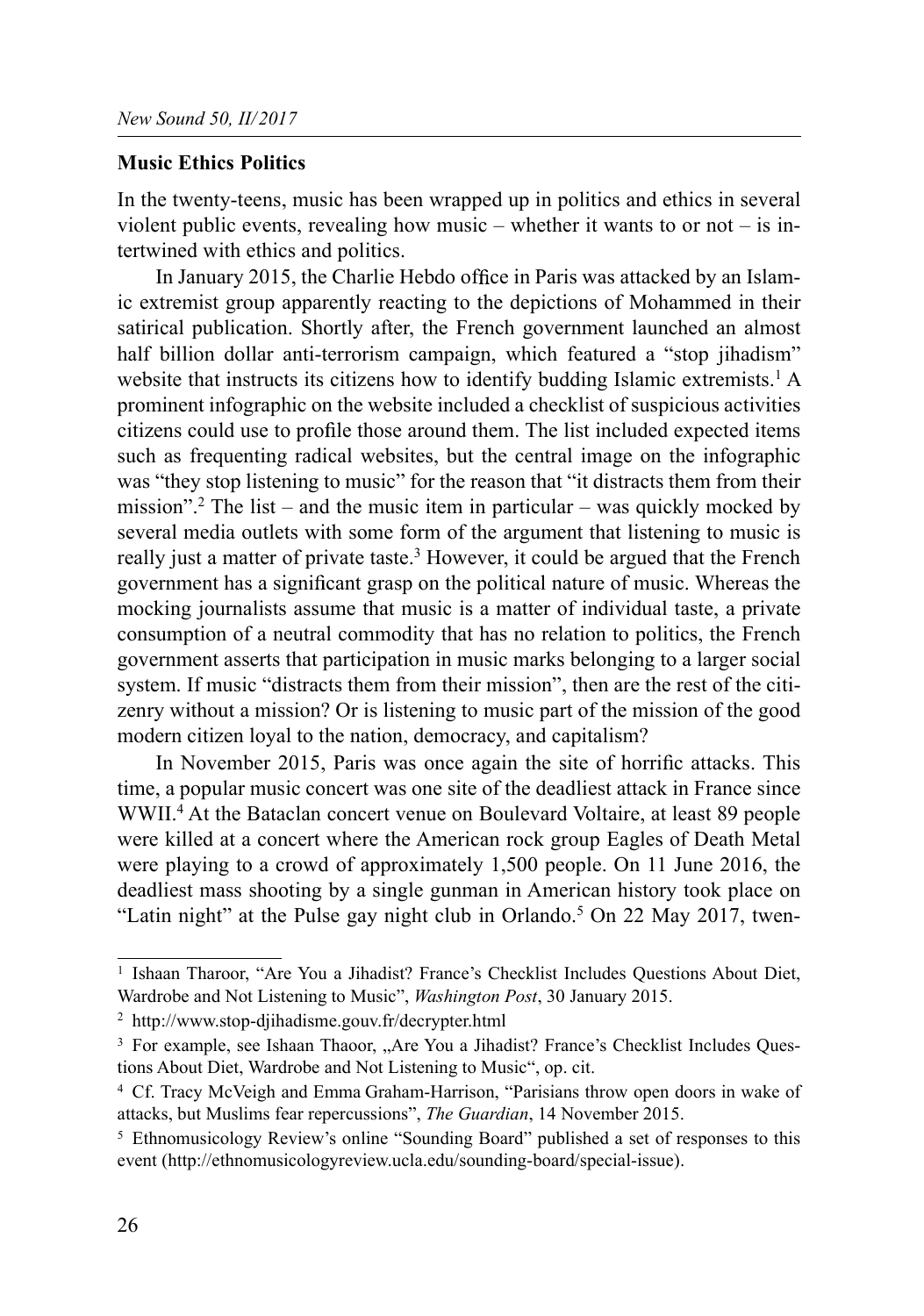ty two people were killed in a suicide bombing at an Ariana Grande concert in Manchester. In these tragic events, music was central to the gathering. The locations of the attack might be attributed to chance, but I believe it reveals something important about music and politics. Music creates gatherings of people. Music creates social spaces within larger political spheres. Gathering with others to make music, dance to music, or listen to music is part of a larger political realm, whether we actually notice it or not, and becomes even more complex when considering meanings attributed to the musical sounds.<sup>6</sup>



<sup>6</sup> A wider discussion about musical meaning can be found in Chapter 2 of Jeff R. Warren, Music and Ethical Responsibility, Cambridge, Cambridge University Press, 2014.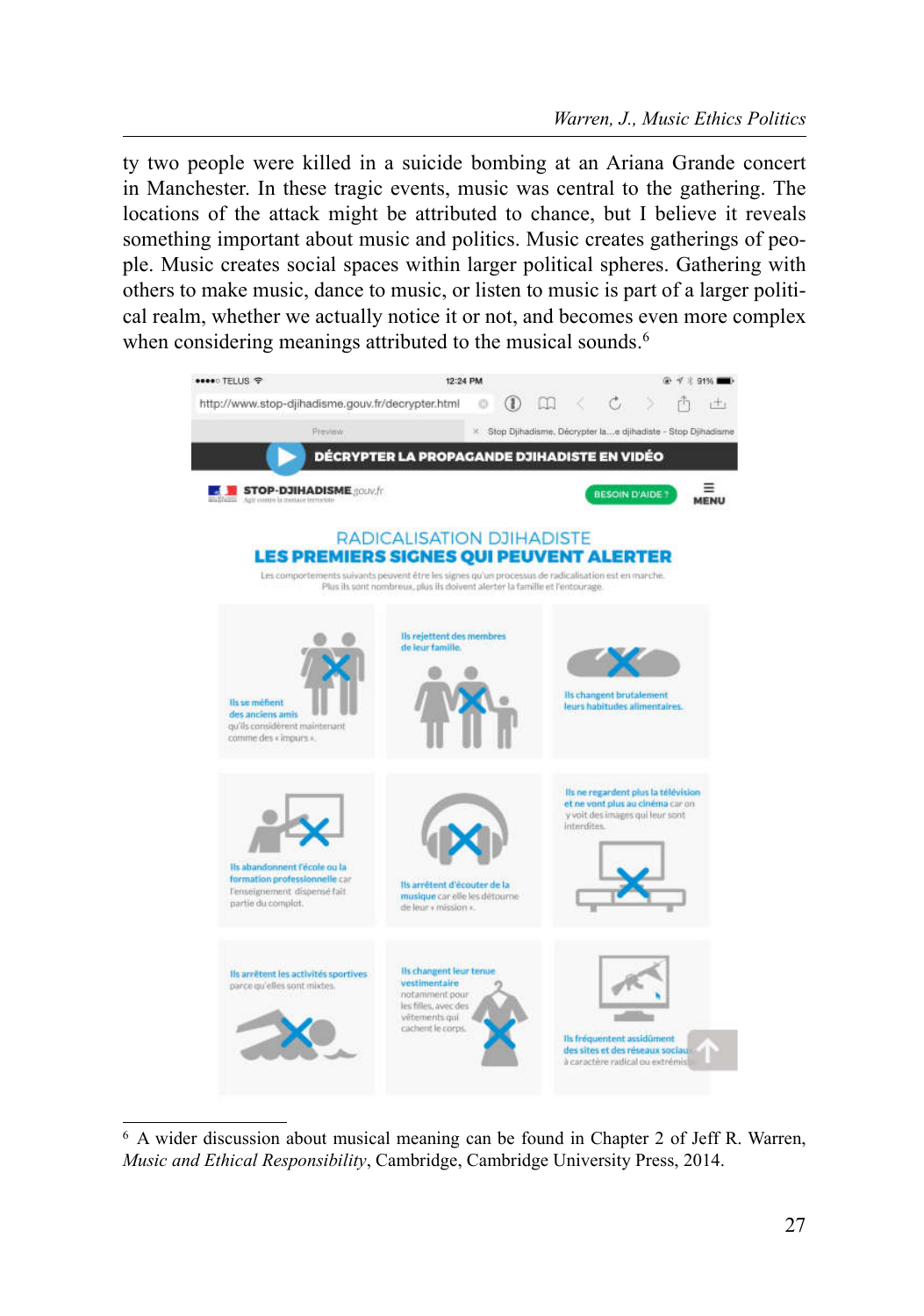These recent events provide examples of how music is often present in events of significant import. Yet music is also part of less public and less violent events that also involve ethics and politics. Too often, however, music's relation with ethics and politics is not considered beyond a surface level. It is worth taking some effort to begin to sketch out connections between ethical philosophy, politics, and music to assist our considerations about how to respond not only to horrific events like these, but to everyday events.

In 1951, Heidegger's essay "Building Dwelling Thinking" lists the words in the title without punctuation in an attempt to show how these three terms are intertwined even though they are often considered separate.7 He argues that these words and concepts are not interchangeable, and each relies upon and invokes the other. My title structurally mirrors Heidegger's, and my aim here is to begin to open up how music is intertwined with ethics and politics. In earlier work I argued that musical experience creates encounters with others, and that these encounters lead to ethical responsibilities.<sup>8</sup> Here, I extend this argument to politics, drawing upon arguments from musicology, ethical philosophy, and phenomenology. Relations between music, ethics, and politics cannot be completely enumerated, but include: music disclosing political possibilities, music performing ethical ideas about self and other that influences politics, and ethical and political norms guiding music making. My hope is that considering the intertwinement of music, ethics, and politics might provide us – as citizens and those working with music – with ways of responding to the events that surround us.

Heidegger's questionable primary method of building evidence for his argument of how these building, dwelling, and thinking are intertwined is etymology; that is, uncovering the linkages of the terms through root meanings of the words. This method is how, for example, he makes the argument that not every building is a dwelling, but even though these two words are distinguishable, they need to be thought of together. While I do not subscribe to this method as the primary means of making my argument, it is interesting that the etymologies of the words under investigation here open up many of the questions that echo current performative uses of the words. The word "politics" has related to terms involving the state (polis), organizational policies (politia), and citizens (*polites*).<sup>9</sup> Theodore Adorno, at the beginning his 1963 lectures on the problems of moral philosophy, establishes that one of the initial problems we must face

<sup>7</sup> Martin Heidegger, "Building Dwelling Thinking", Poetry, Language, Thought, New York, Harper Colophon Books, 1971.

<sup>8</sup> Warren 2014.

<sup>9</sup> Cf. T.F. Hoad, The Concise Oxford Dictionary of English Etymology, Oxford, Oxford University Press, 1996, 360.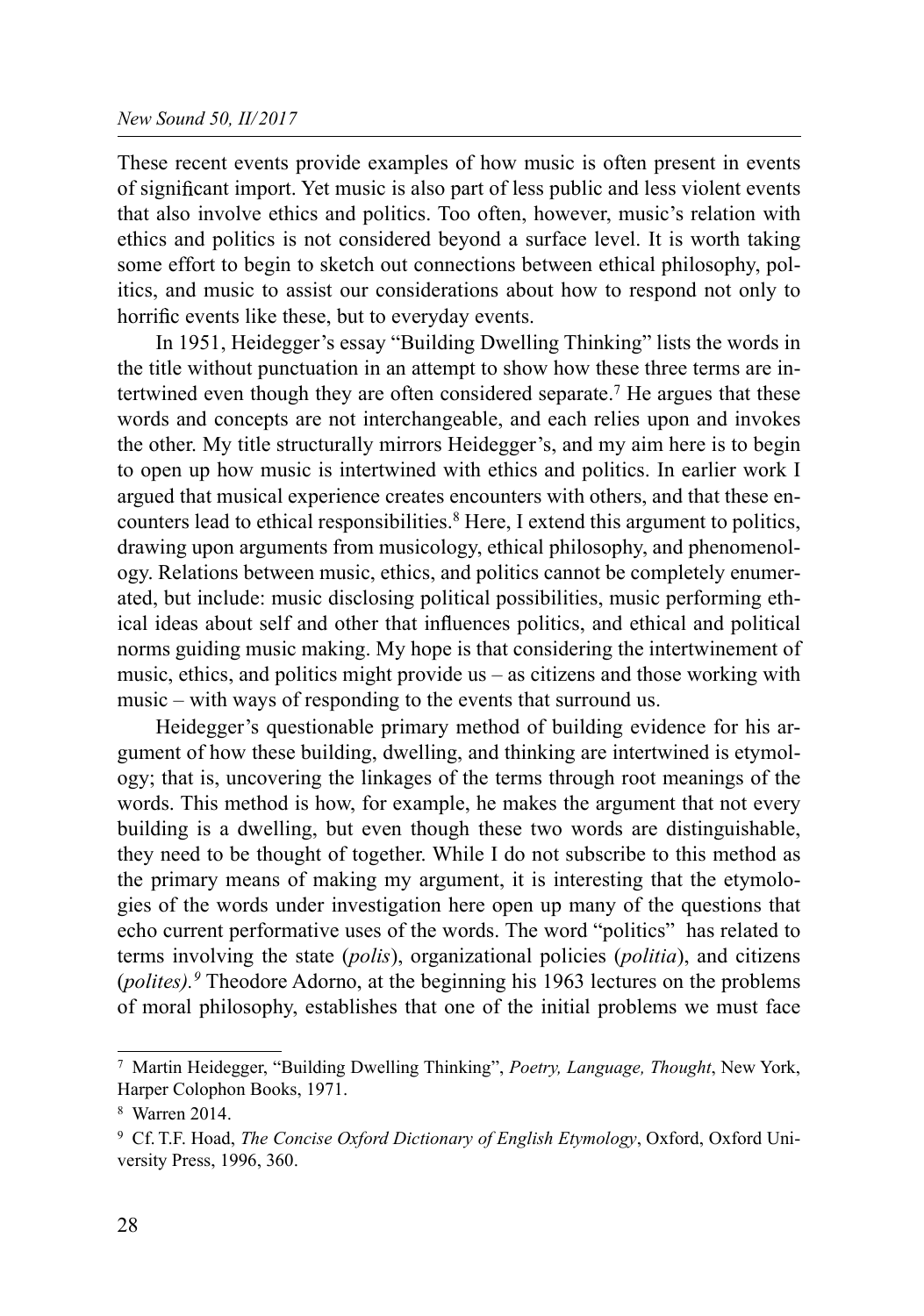stems from the usages of the terms morality and ethics. Morality's etymology is in the Latin mores or social custom, whereas ethics is derived from Greek ethos, which roughly translates as "the way you are, the way you are made".<sup>10</sup> Adorno criticizes both the potential relativism of an ethic of being yourself as well as the authority of custom as he develops his argument. Modern uses of these terms from Kant to Foucault to George W. Bush blur and blend the etymological roots, with arguments ranging from the idea that personal preference or identity should lead to social norms to the ideas that norms established by reason or gods or decree should be adopted in the personal dispositions and politics of citizens. In both politics and ethics one of the keys is investigating the question between the individual and the collective, and while this question has not been answered, the fact that it remains a question shows how politics and ethics remain intertwined. Music's etymology as a sensory art rooted in inspiration from the goddesses or muses seems – at least on the surface – removed from ethics and politics. Here we run against a limit of Heidegger's etymological method. A contorted argument could be made from the word's root either about the links to or separation from ethics and politics. Instead of making such an attempt, in what follows I base my argument on the intertwinement of music with ethics and politics on the performative usage of music rather than etymology.11

Later in his paper, Heidegger develops the idea of the "fourfold", four elements that rely upon or invoke the others. He argues that "When we say earth, we are already thinking of the other three along with it, but we give no thought to the simple oneness of the four".12 I have no desire to involve myself here in an argument about the ontology of the fourfold, but what might be taken from this argument is the idea – developing from Hegel to Heidegger and expanded upon by Derrida and others – that things and ideas are not atomistic and involve unspoken relations with other things and ideas. In relation to my argument, politics involves ethics and music, ethics involves politics and music, and music involves politics and ethics. Following Heidegger's etymological process revealed some of the relationships of these three. But etymology has limits, and in what follows, I examine other evidence and arguments in the hopes of beginning a sketch of how music, ethics, and politics relate.

With so much written in and around the topics of music, ethics, and politics, one could reasonably ask what one article could hope to contribute. To be clear,

<sup>&</sup>lt;sup>10</sup> Theodor W. Adorno, *Problems of Moral Philosophy*, Stanford, CA, Stanford University Press, 2001, 9, 10.

 $11$  In an emphasis on music as experienced, my aim is for my argument to resonate with phenomenology, even if particular phenomenological descriptions are not undertaken.

<sup>12</sup> Martin Heidegger, op. cit., 147.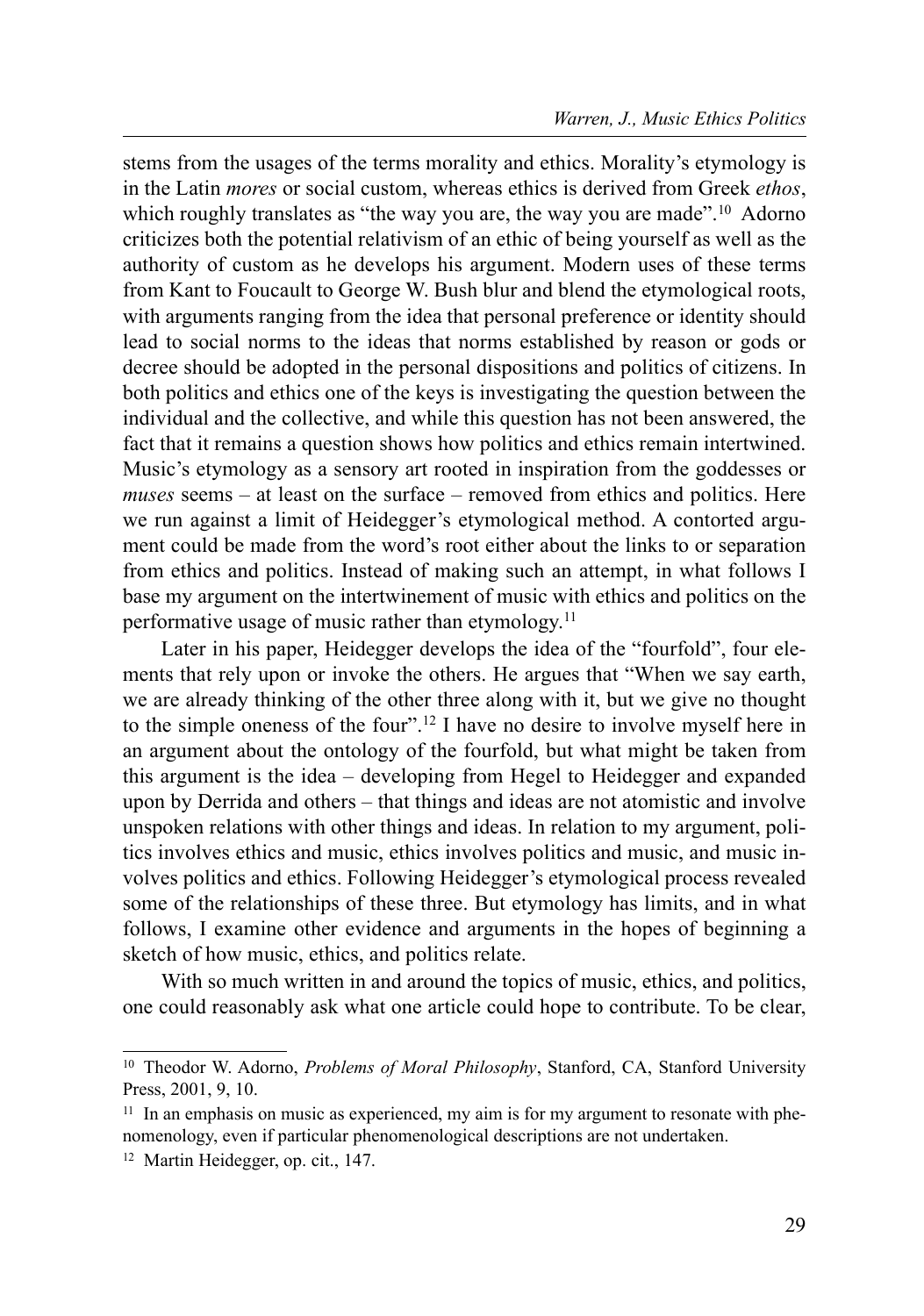my aim is modest, and I make no attempt to be comprehensive. In this short space, I aim for a general relation of music, ethics, and politics and surely leave many questions unanswered and detailed textual readings unfinished. Articles that make a modest but definite contribution are key to the discipline, but here I make the sketch of ideas that hopes to continue larger dialogues taking place in several academic realms. I aim to make both a negative argument and a positive argument, showing approaches to these questions that are problematic and trying to open up what might be profitable. I begin with an examination of how each of these terms relates to the other before returning to discussing what this sketch might lead to.

# Ethics and Politics

In the preface to *Totality and Infinity*, philosopher Emmanuel Lévinas claims that "politics is opposed to morality, as philosophy is to naïveté".<sup>13</sup> He cites war as a political act wherein "individuals are reduced to being bearers of forces that command them".<sup>14</sup> The result is that "the state of war suspends morality".<sup>15</sup> By prefacing his first *magnum opus* with the claim that politics reduces individuals and suspends morality places a seemingly unachievable chasm between ethics and politics. For Lévinas, ethical responsibility is mine for the other person, and political forces get in the way of or cover over responsibilities. In Levinasian terms, "totality reduces the ethical to the political".16 However, in the preface of the German translation of the same text, Lévinas writes that in his book justice serves as a synonym for the ethical.17 Simplistically put, Lévinas's notion of justice is what happens when we need to respond to more than one person. Of course, this is the situation of everyday life, and thus the situation of ethical life. However, the tension remains: ethics as justice includes the world of politics, but politics opposes ethics. In other words, "ethics leads back to politics, to the demand for a just polity",<sup>18</sup> and yet just politics remains an unfulfilled promise. Rather than writing off Lévinas on account of contradiction or attempting to smooth over the apparent contradiction, it might be useful to embrace this contradiction as core to

<sup>&</sup>lt;sup>13</sup> Emmanuel Lévinas, *Totality and Infinity*, Pittsburgh, Pennsylvania, Duquesne University Press, 1969, 21.

<sup>14</sup> Ibid.

<sup>15</sup> Ibid.

<sup>&</sup>lt;sup>16</sup> Simon Critchley, "Introduction", *The Cambridge Companion to Levinas*, Bernasconi, R. and S. Critchley (Eds.), Cambridge, Cambridge University Press, 2002, 24.

<sup>&</sup>lt;sup>17</sup> Gary Gutting, *Thinking the Impossible: French Philosophy Since 1960*, Oxford, Oxford University Press, 2011, 135.

<sup>18</sup> Simon Critchley, op. cit., 24.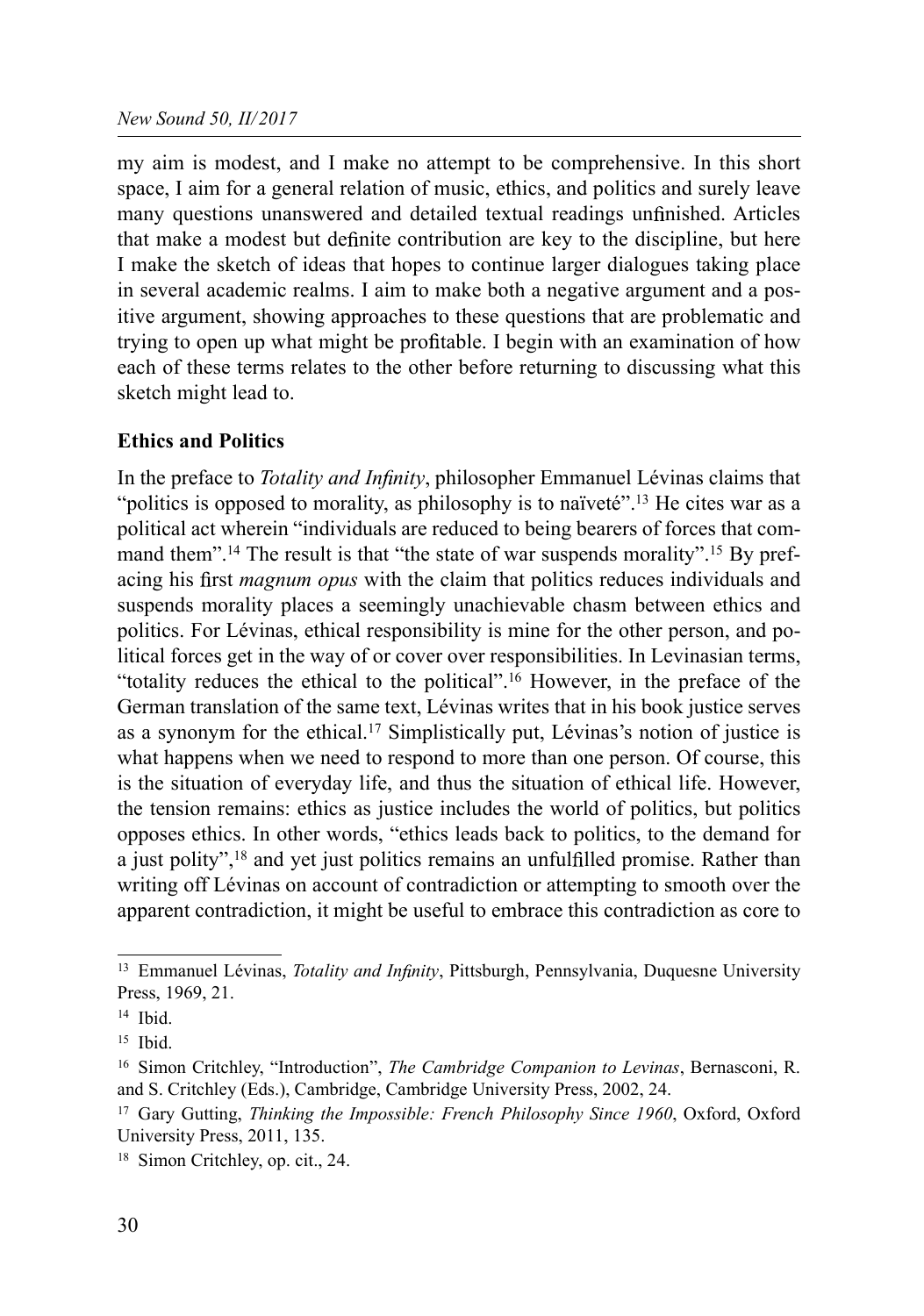the links between ethics and politics. Adorno argues problems where we cannot eliminate contradiction are the ones we need to continue facing.19

If we admit this contradiction, then there is no possibility of ethics being absorbed into politics. There is no possibility of covering over this tension with some sort of unifying 'just war' theory. Politics will always fail to respond ethically to all others, and ethics will always fail when it aims to move from responding to the other to creating a larger system. But each informs the other, and – even if it isn't possible – it is still worthwhile to work towards an ethics that can be politically fulfilled and a politics rooted in ethics. Since the late 1960s, the so-called 'ethical turn' (which Lévinas's work influenced) has lead to increased debates about the relation of ethics and politics in areas as diverse as business ethics and identity politics.<sup>20</sup> Philosophers and politicians continue to wrestle with how politics and ethics relate, but should also not be surprised when they do not.

In short, while politics and ethics surely are not synonymous, they cannot be thought of separately. A significant literature exists on topics of ethics and politics and this discussion could be far extended, but the main point here is that they do relate. The problem I turn to now is how music relates to ethics and politics.

## **Music and Ethics**

Over the past number of years, several movements in musicology (and related disciplines) have grown discontented with positivistic and formalistic musicological approaches that often assume musical experience is sealed off from relationships with and responsibilities to others. In other words, these views claim music is separate from ethics (and that at least some music is also separate from or 'above' politics). Challenges to these problems sometimes fall into opposite but similar errors that either take an individual's experience as representative of all experience, or take the solipsistic position that the most we can do is explain our own experiences.

One of the ways scholars in several disciplines have resisted these pitfalls is through an emphasis on the relationality of music; in other words, the relations within and surrounding musical usage. Work in this area has been far from unified, but includes approaches from ethnomusicology, cross-cultural musicology, performance studies, and the phenomenology of music. While scholars

<sup>19</sup> Cf. Theodor W. Adorno, op. cit., 9.

<sup>&</sup>lt;sup>20</sup> For more on the 'ethical turn', see Gary Gutting, op. cit., and Julian Bourg, *From Revo*lution to Ethics: May 1968 and Contemporary French Thought, Montreal, McGill-Queen's University Press, 2007.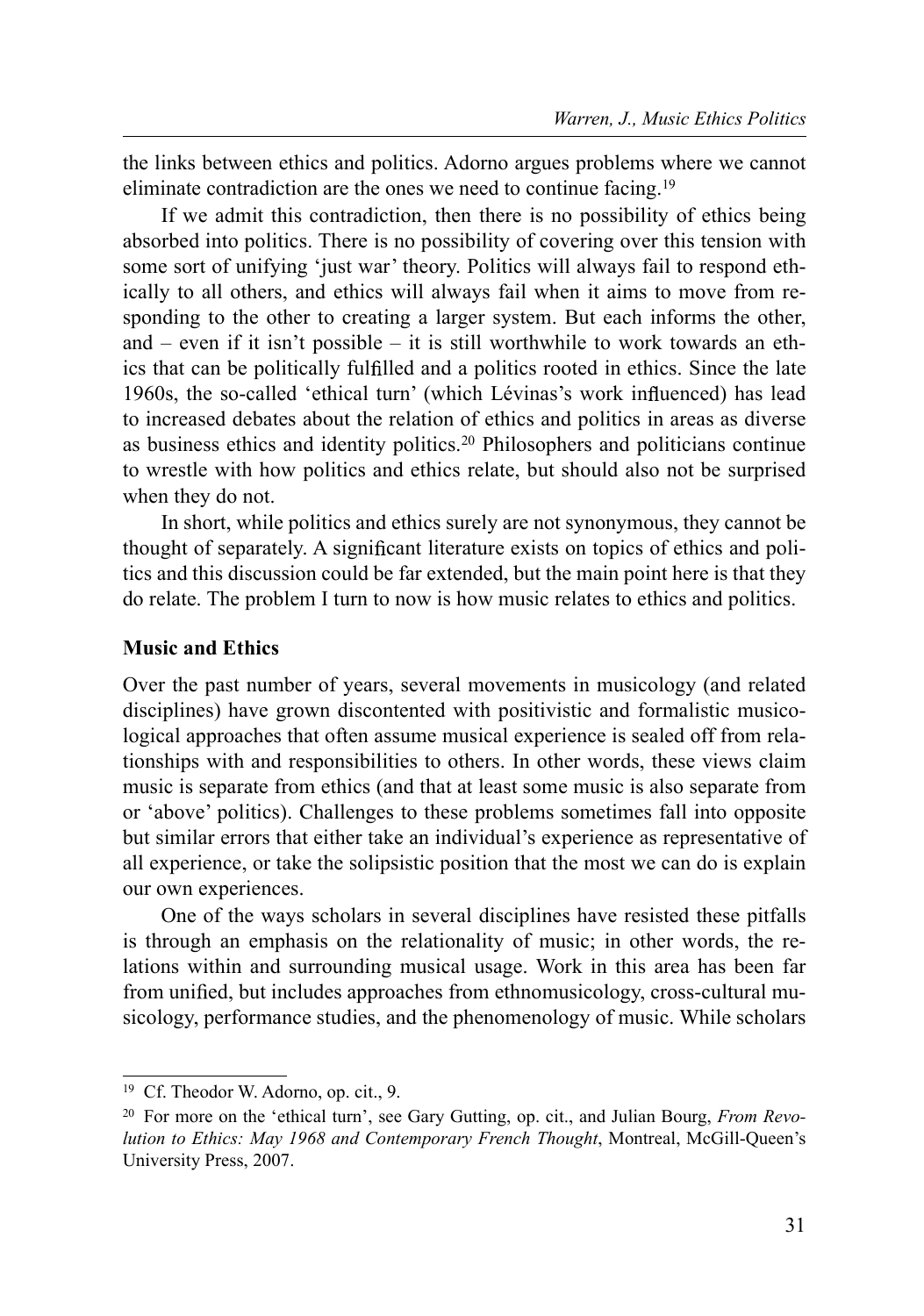### New Sound 50, II/2017

with overlapping interests often find and read the work of others, their varying disciplinary affiliations often mean that they do not cross paths regularly at disciplinary events such as academic conferences. Attempts to draw together these disparate methods of examining music and human relations has begun under the banner of 'relational musicology'. Notable here is work by Nicholas Cook and Georgina Born. Born argues that relational musicology responds to the problematic assumption that the social is outside of the "music itself".21 Born is critical of many musicological approaches, and seems to identify the way forward as the adoption of approaches influenced by Foucault and others. While such study is surely profitable (and is already taking place), such approaches do not account for all elements of relationality. Cook also identifies the prevailing problem with approaches to music that begin with an assumption of what music is, and as a solution seems to cast the net of what counts as relational wider in his inclusion of the personal, social, cultural, and intercultural.22

A forerunner of the term 'relational musicology' is 'relational aesthetics', the idea coming out of France in the 1990s that makes claims that "art is the state of encounter" and aims to transform the practice of art making to transforming social relations.23 Theories of relationality, however, have a far longer history. As current concepts of relationality are grounded within larger theories of the place of human beings in the world, I'll very briefly trace some of these ideas within modern Western thought.

Descartes attempted to ground knowledge outside of the relation to our experience. Immanuel Kant saw the difficulty with his and attempted to ground objectivity in subjectivity.24 Both positions assume that the main question about relationality is how a subject comes into relation with an object. Hegel criticizes the presumption that the starting point is an isolated individual accessing an external world. Instead, he argues that anything we speak or know about is something we are already in relation with. He uses the metaphor of swimming: you cannot swim without being in the water. In the same manner, we are already in relation with anything we encounter.<sup>25</sup>

<sup>21</sup> Cf. Georgina Born, "For a Relational Musicology: Music and Interdisciplinarity, Beyond the Practice Turn", Royal Musicological Association Vol. 135, No. 2, 2010, 208.

<sup>22</sup> Cf. Nicholas Cook, "Anatomy of the Encounter: Intercultural Analysis as Relational Musicology", in: Stan Hawkins (Ed.), Critical Musicological Reflections: Essays in Honour of Derek B. Scott, Farnham, Ashgate, 2012.

<sup>23</sup> Nicolas Bourriaud, Relational Aesthetics, s.l., Les presses du reel, 1998, 18.

<sup>&</sup>lt;sup>24</sup> Cf. Andrew Bowie, German Philosophy: A Very Short Introduction, Oxford, Oxford University Press, 2010, 10.

<sup>25</sup> Ibid., 47.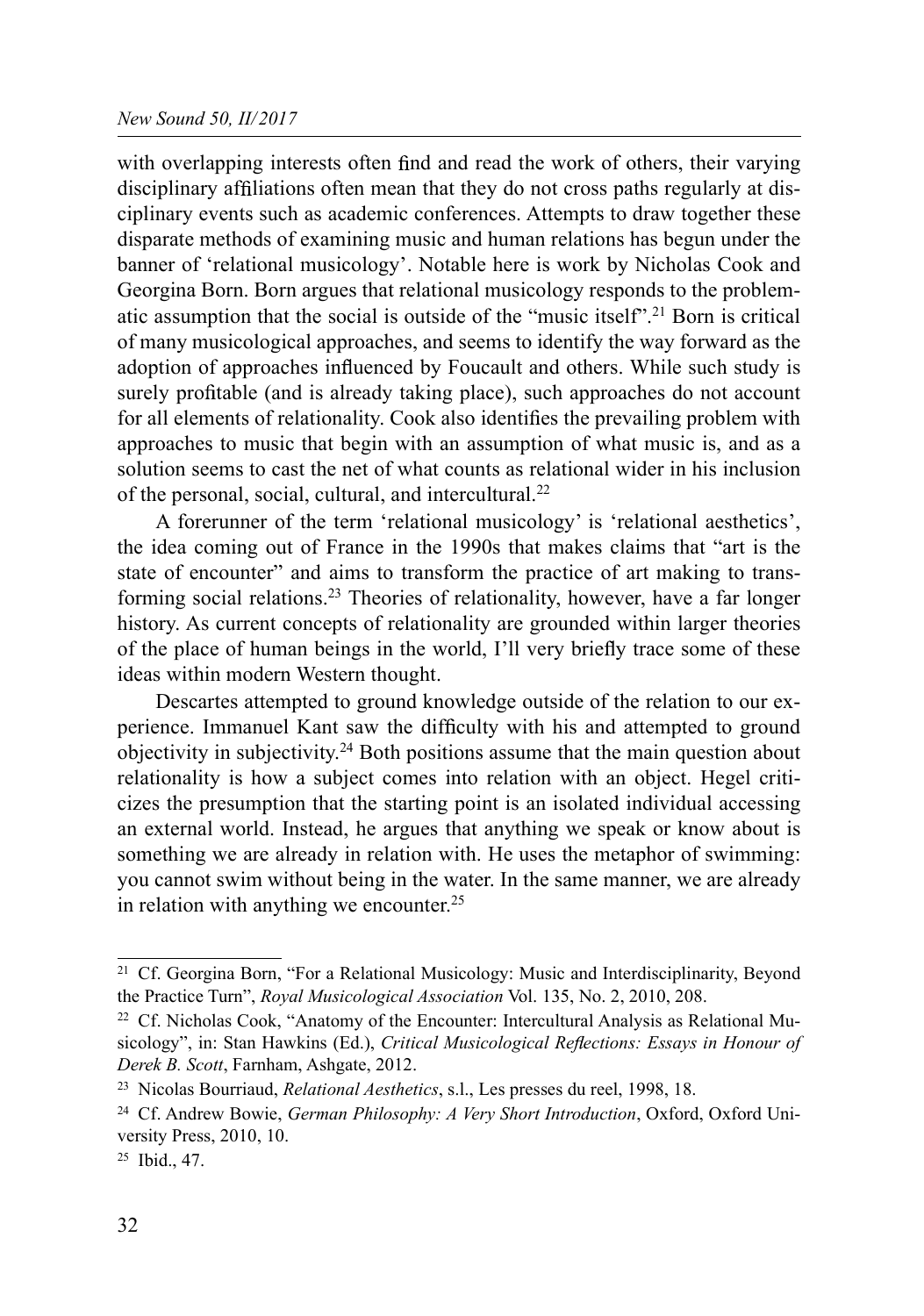Moving into the  $20<sup>th</sup>$  century, phenomenology continued examining relationality through "an intense examination of experience in its multifaceted, complex, and essential forms".26 Heidegger, for example, argues that experience is much more complex than the subject/object relations of Descartes through showing how the everyday world contains others. Part of his argument in *Being* and Time examines how on the one hand our relations with others shape our relations with the world, and on the other hand, how our relations with the world shape our relations with others.<sup>27</sup> While Heidegger extends the description of relationality within human experience, his penchant for overarching concepts sees others as a mass and fails to take into account relations with individual others.

It is with Maurice Merleau-Ponty and Emmanuel Lévinas – each of whom played an important role in the influence of phenomenology in France and beyond – that the relationality of the individual other is more closely examined. Merleau-Ponty helpfully illuminates the intertwined elements of relationality in his claim that "thought is a relationship with oneself and with the world as well as a relationship with the other; hence it is established in the three dimensions at the same time".28 In short, relationality leads us to consider relations with other living and non-living things, questioning how we encounter them, what we know about them and about how we are to respond to them. Responding to others is the core of ethics, and determining how to respond is the core of ethical reasoning.29

To put this argument crudely, people bump into other people in the world, and have to make decisions about how to respond. Ethics ensues. Music bumps into people, and sometimes is the medium through which people bump into others. All of these encounters that music is a part of ('bumping into' in my crude terminology) are what those who call for a relational musicology (among others) think have been overlooked in musicology and should instead be central concerns. And of course all of these 'bumpings' are far more complex than the simplistic terms I've been using, as they involve individuals, culture, power, and wider political issues.

<sup>&</sup>lt;sup>26</sup> Don Idhe, *Listening and Voice: Phenomenologies of Sound*,  $2<sup>nd</sup>$  Edition, Albany, SUNY, 2007, 17.

<sup>&</sup>lt;sup>27</sup> Cf. Martin Heidegger, *Being and Time: A Translation of Sein Und Zeit*, New York, SUNY, 1996.

<sup>&</sup>lt;sup>28</sup> Maurice Merleau-Ponty, "The Intertwining – the Chiasm", in: Clive Cazeaux (Ed.), The Continental Aesthetics Reader, New York, Routledge, 2000, 173.

 $29$  In my book *Music and Ethical Responsibility*, I argue that "musical experience involves encounters with others, and ethical responsibilities arise from these encounters". Jeff R. Warren, op. cit., 1..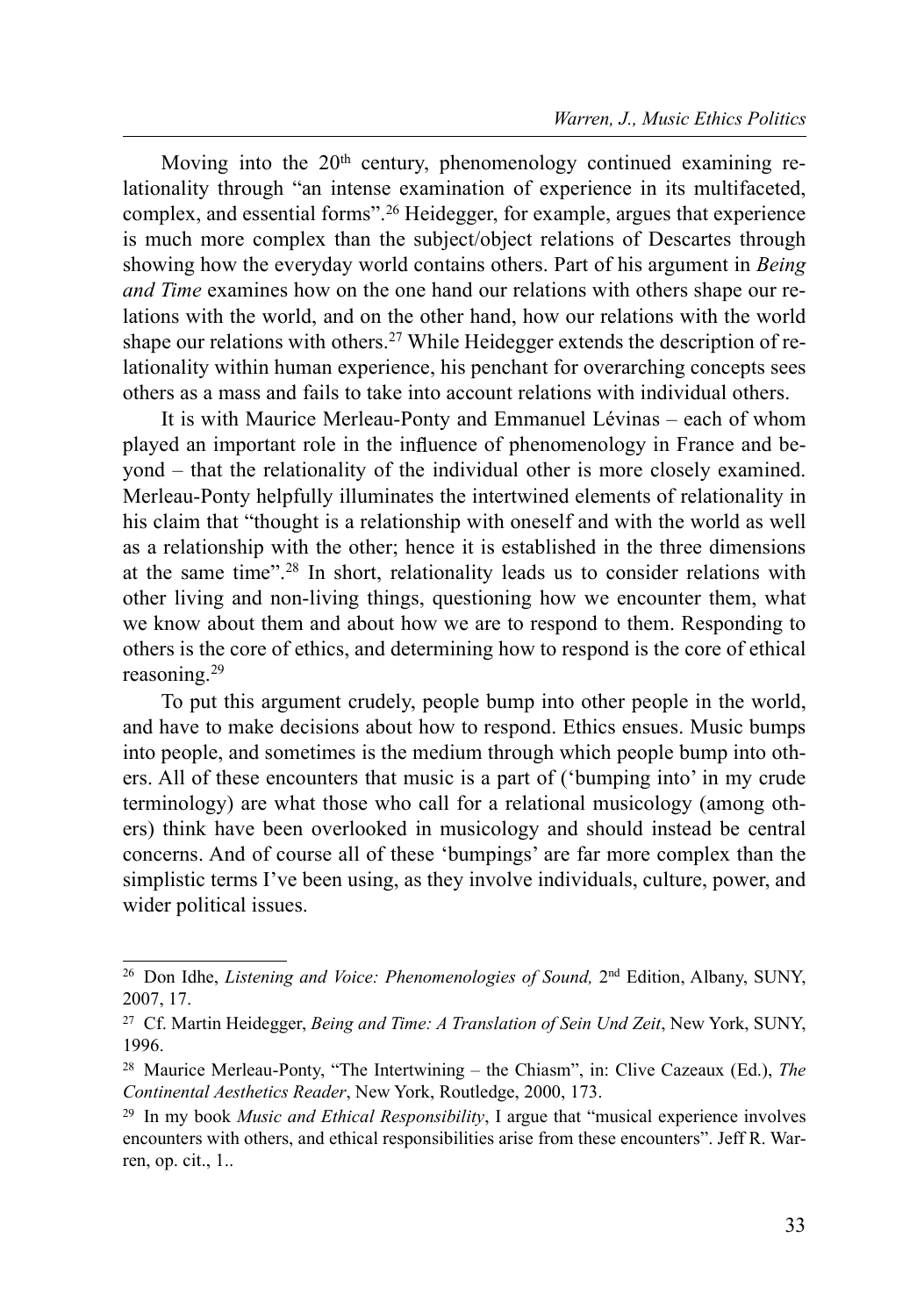Additionally, it is important to remember that sometimes the sounds we call 'music' bump into things that are not people. The philosophical views that have gone by the names 'object oriented ontology' and 'speculative realism' have reminded us that most of our scholarly efforts concentrate on how people relate to the things around us.30 Things, however, bump into lots of other things that are not human beings. Ian Bogost's book – subtitled "what it's like to be a thing"31 – attempts to consider how we can speculate about how non-human things encounter the world. While I will not attempt to speculate on what it might be like for music to bump into other things in the world here, this line of philosophy serves as an important reminder that as much as we may wish to reduce music to only human relations, music is also separate from human beings. Considered this way, music can be outside of ethics, or at least ethics conceived of as human responsibilities. Music might have a much more interesting existence than we give it credit for. But the main point I am aiming at here is that when music is part of human experience it is intertwined with ethics.

If music and ethics are bound up together, it is also worth considering the role music might have in philosophical ethics; that is, the people who think and write about ethics. To take one example of this line of thinking, François Noudelmann speculates about the role that playing the piano had on the development of the philosophy of Sartre, Nietzsche, and Barthes.<sup>32</sup> Noudelmann's argument is an interesting one, for surely what is written about in professional life is influenced by personal experiences, and experiences of music can shape ways of thinking.33 Philosopher Andrew Bowie, in his book Music, Philosophy, and Modernity, claims that saxophone playing "proved vital to the crystallisation of the book's ideas", and suggests that "one of the best philosophical things one can do is to listen to and play more good music".<sup>34</sup> Even when absent in written products, musical experience might play an important role in ethical philosophy.

 $30$  An influential version of this criticism can be found in Quentin Meillassoux, *After Fini*tude: An Essay on the Necessity of Contingency, London, Continuum, 2009.

 $31$  Ian Bogost, Alien Phenomenology, or What it's Like to be a Thing, Ann Arbor, MI, Open Humanities Press, 2012.

<sup>&</sup>lt;sup>32</sup> Francois Noudelmann, The Philosopher's Touch: Sartre, Nietzsche, and Barthes at the Piano, Trans. Brian J. Reilly, Columbia University Press, 2012.

<sup>&</sup>lt;sup>33</sup> Noudelmann's argument would be interesting to apply to other philosophers. Emmanuel Lévinas – who has been mentioned several times in this text – wrote some of his most important work sitting a couple meters away from the piano where his son was practicing, or in the midst of conversation about music with his son, peers, and teachers. My current research examines these relations in more detail.

<sup>&</sup>lt;sup>34</sup> Andrew Bowie, *Music, Philosophy, and Modernity*, Cambridge, Cambridge University Press, 2007, xiii, 14.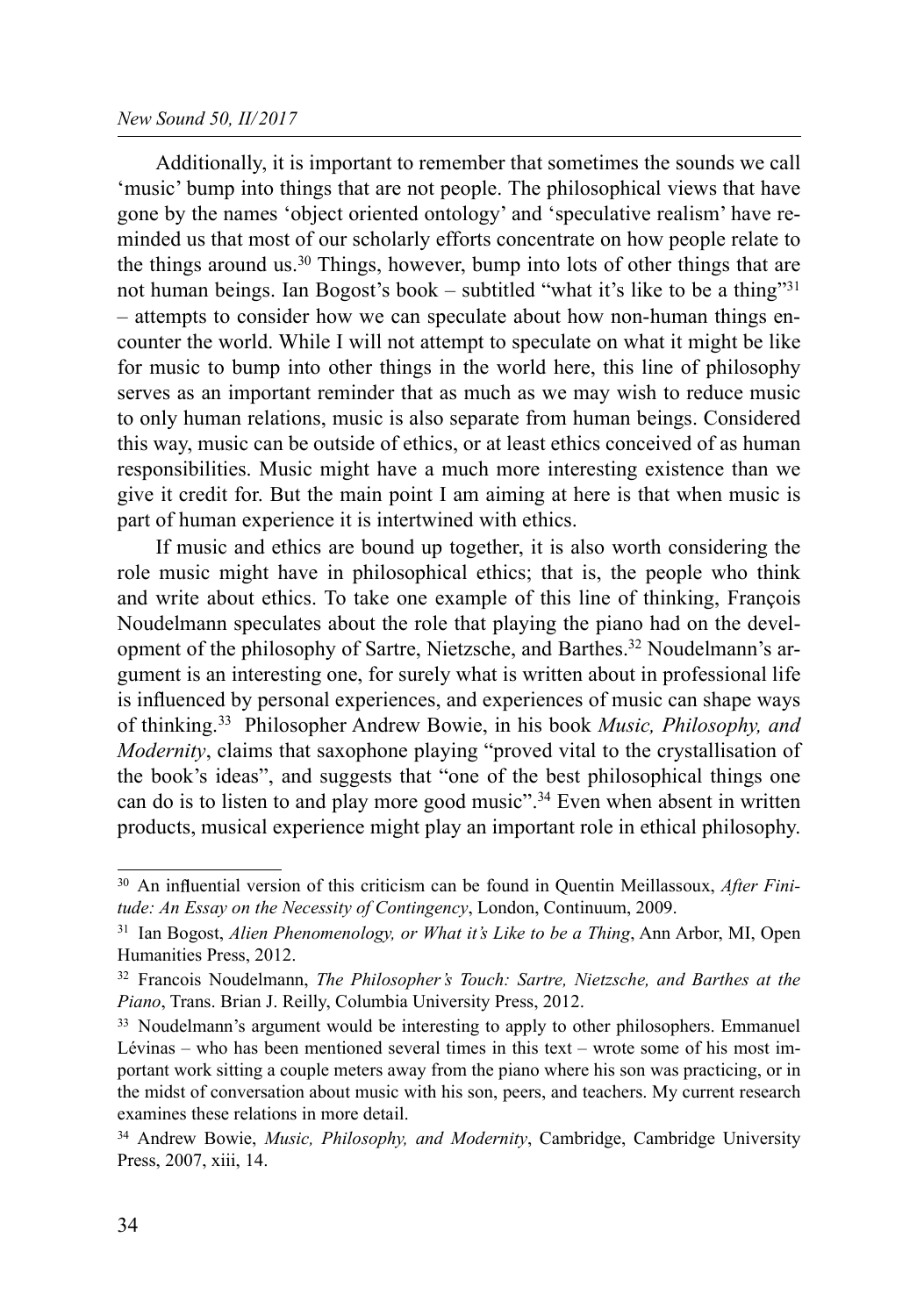## Music and Politics

There are two common tendencies in discussions of music and politics. The first tendency is to consider only the relation between music and action related to the state. Areas of interest here might include the musical performances at Donald Trump's inauguration, political campaigns, military campaigns, and national anthems.<sup>35</sup> These areas of investigation are of significant interest, but there has been a tendency to treat the musical practices listed above as 'political' and other music as separate from politics, holding on to the 19<sup>th</sup> century idea of 'absolute' music.36 This view holds that private musical experiences are not political, a view that breaks down in the feminist argument that "the personal is political",37 an influential position in the post-1968 ethical turn.

The second tendency erases the separation of the personal and political by considering everything political since it involves power. In this view, programming one piece of music rather than another is political. Funding is political. Writing for particular instruments is political. Vocal production techniques are political. Extending the challenge of "the personal is to political" to the view that everything-is-political and finding that the most important things to investigate are the political codings of musical and other cultural actions has perhaps swung the pendulum in musicology so far from the previous untenable musicological separation of music and politics that becomes it's opposite and again flattens the possibilities for investigating music and politics. Unfortunately, too much scholarship that excellently criticizes power structures remains committed to the music-is-power position, leaving little hope of getting out of the paranoia of power.38 For too long power relations had been overlooked in musicology and other disciplines, and the influence of power  $-$  particularly the power of capital – on the world today cannot be ignored or underestimated. However, there is a need to go beyond overly simplified theorizations of music and politics. In short, while music involves (political) power, it cannot be reduced to power.

<sup>&</sup>lt;sup>35</sup> For example, a high percentage of the articles in the journal *Music and Politics* (https:// quod.lib.umich.edu/m/mp) fit this form.

<sup>&</sup>lt;sup>36</sup> For more on pure music, see Carl Dahlhaus, *The Idea of Absolute Music*, Chicago, University of Chicago Press, 1989.

<sup>37</sup> A term popularized in an essay by Carol Hanisch, "The Personal is Political", in: Shulamith Firestone and Anne Koedt (Eds.), Notes From the Second Year: Women's Liberation, New York, 1970.

<sup>&</sup>lt;sup>38</sup> For wider discussions about this topic, see Eve Kosofsky Sedgwick, *Touching Feeling*: Affect, Pedagogy, Performativity, Durham, Duke University Press, 2003; Suzanne G. Cusick, "Musicology, Torture, Repair", Radical Musicology, Vol. 3, 2008; and William Cheng, Just Vibrations: The Purpose of Sounding Good, University of Michigan Press, 2016.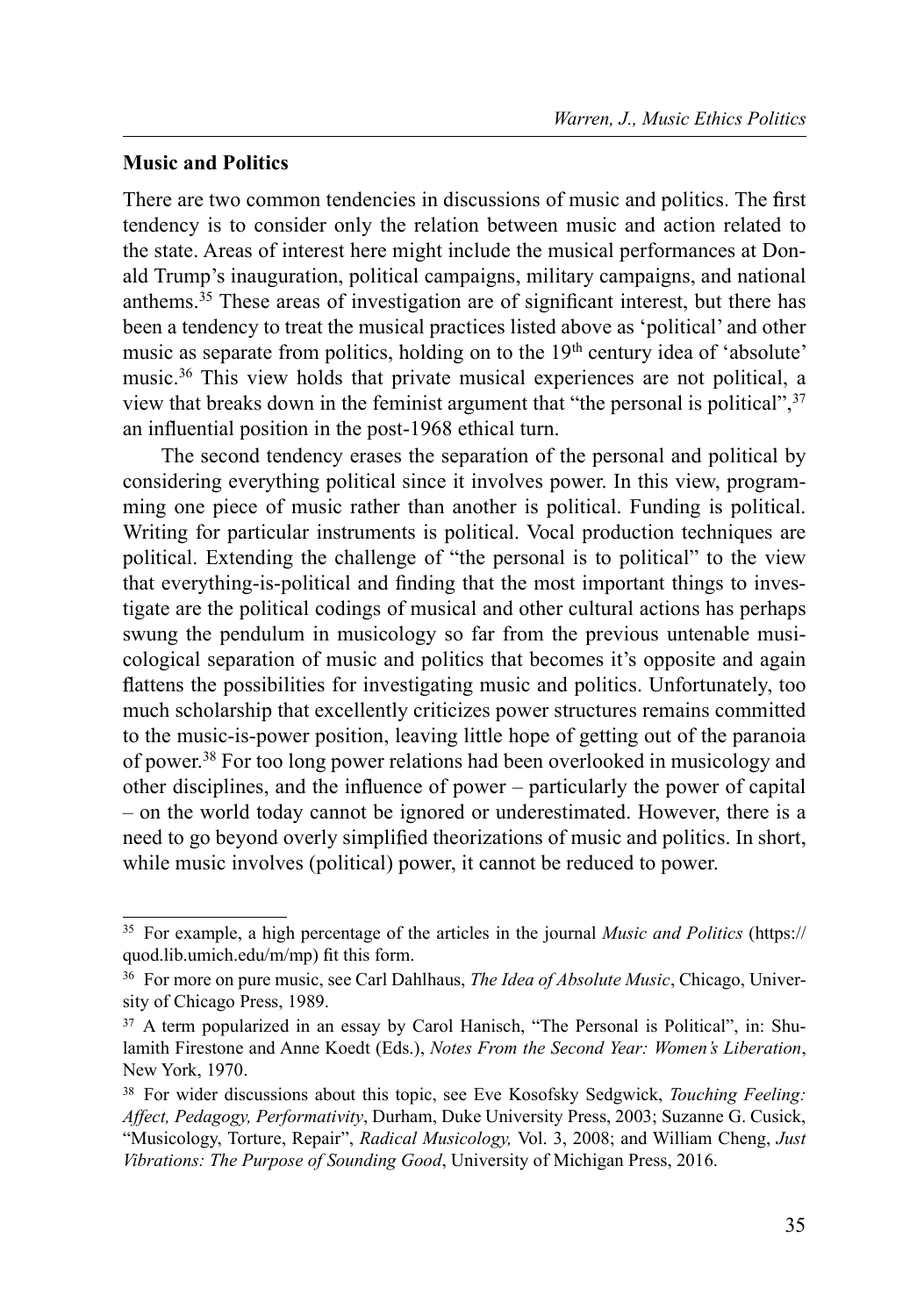#### New Sound 50, II/2017

Much work about music and politics occurs in the wake of Adorno's claim that music unconsciously "contains social relations within its material and its structure".39 An extreme response to this argument is that all of political history lies latent within music, and history could be reconstructed with only music. Of course, this position too easily folds together music and (political) history. A more productive way forward in response to Adorno's insights, however, is to examine the ways in which ideas of the political subject are worked out in music, and how music is worked out through the political subject.<sup>40</sup>

In his book The Ethics of Authenticity, Charles Taylor explores how some late  $20<sup>th</sup>$  (and early  $21<sup>st</sup>$ ) century concerns such as relativism are the result of the development of the modern subject defined by self-determination.<sup>41</sup> That music is merely personal and at the same time formative to the person is, according to Taylor, part of the same shift that led to the ethics of authenticity that dominate the political discourse of today. And while some of the major ideas were planted in the eighteenth century, it is in the shadow of the blossom of the latter half of the twentieth century that we find currently ourselves. Crudely put, we have moved from the pre-modern view of political life as natural order and art as imitation, to the Enlightenment view of reason guiding life and art as expression, to the post 1968 positions of identity politics and life as art.

Taylor examines how placing high value on self-determination and the individual seems to push against the customs of morality and leads to relativism, but paradoxically cannot. In Johann Gottfried Herder, Taylor finds a key articulation of the idea that "each of us has an original way of being human. Each person has his or her own 'measure' is his way of putting it. This idea has entered very deep into modern consciousness."42 Relativist positions follow the logic of individual authenticity and claims that therefore "a liberal society must be neutral on questions of what constitutes a good life".43 Later, Michel Foucault links self-determination with the aesthetic ideals that developed along with the values of self-determination, allowing for "individual choice in self-formation, based, for example, on personal standards of aesthetic value, corresponding to what

<sup>&</sup>lt;sup>39</sup> Max Paddison, "Authenticity and Failure in Adorno's Aesthetics of Music", The Cambridge Companion to Adorno, Cambridge, Cambridge University Press, 2006, 211.

<sup>40</sup> Several writers and musicologists take these ideas seriously. For example, Alex Ross's book The Rest is Noise aims to examine "the twentieth century heard through its music". Alex Ross, The Rest is Noise, New York, Picador, 2007, xvii.

<sup>&</sup>lt;sup>41</sup> Charles Taylor, *The Ethics of Authenticity*, Cambridge, Mass., Harvard University Press, 1992.

<sup>42</sup> Ibid., 28.

<sup>43</sup> Ibid., 17–18.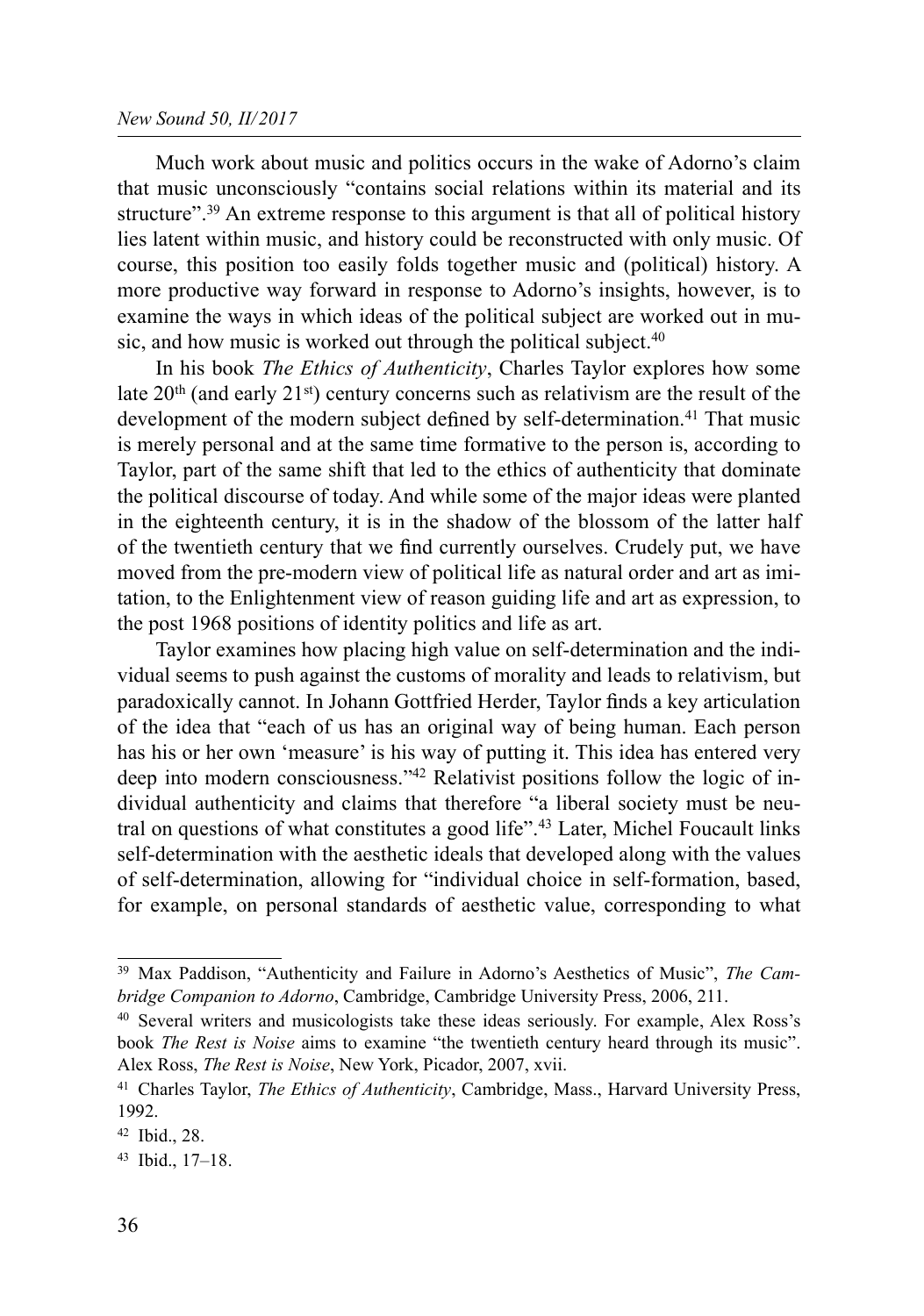Foucault calls an aesthetics of existence".44 Foucault asks: "couldn't everyone's life become a work of art?"45

Instead of criticizing the notion of authenticity altogether for its shortcomings, Taylor claims that it is still quite useful, but needs correction from the ideas that lead to relativism.46 In short, he argues that "no one acquires the languages needed for self definition on their own", but that 'being ourselves' involves placing ourselves in dialogue with the world around us.<sup>47</sup> Additionally, a larger group needs to agree that some decisions (say, a position against white supremacy) are more important than others (say, favourite ice cream flavour).<sup>48</sup> Taylor claims, then, that "individualism as a moral principle or ideal must offer some view on how the individual should live with others".49 In other words, even if ethics and politics cannot become one, they also cannot be separated. And since music is bound up in these relationships, music is a participant in the dialogue.

Taylor claims that "with Herder, and the expressivist understanding of human life, the relation becomes very intimate. Artistic creation becomes the paradigm mode in which people can come to self-definition. The artist becomes in some way the paradigm case of the human being, as agent of original self-definition."50 The core claim here is that artistic creation – and music in particular – becomes the model of a self-determining individual. Music, in other words, seemed to play a role in the development of the modern idea of a self-determining individual subject, and continues to play a role in the formation of modern subjectivity. In short, music is formative in the human relationships that make up ethical and political life.

Thus far, the direction of questioning has been from music to politics. In other words, the argument is that music participates in politics. The argument that all music is involved in politics in one way or another fits with many conventional theoretical positions. Changing the direction of the argument to question whether politics always involves music, however, is perhaps a bit more

<sup>44</sup> Gary Gutting, op. cit., 143.

<sup>45</sup> Michel Foucault, "On the Genealogy of Ethics: An Overview of Work in Progress", in: Paul Rainbow (Ed.), The Foucault Reader, New York, Pantheon Books, 1984, 350.

<sup>&</sup>lt;sup>46</sup> "I think that authenticity should be taken seriously as a moral ideal". Charles Taylor, op. cit., 22–23.

<sup>47</sup> Ibid., 33.

<sup>&</sup>lt;sup>48</sup> "Self-choice as an ideal makes sense only because some issues are more significant than others". Ibid., 39.

<sup>49 &</sup>quot;Individualism as a moral principle or ideal must offer some view on how the individual should live with others", Ibid, 45.

<sup>50</sup> Ibid., 62.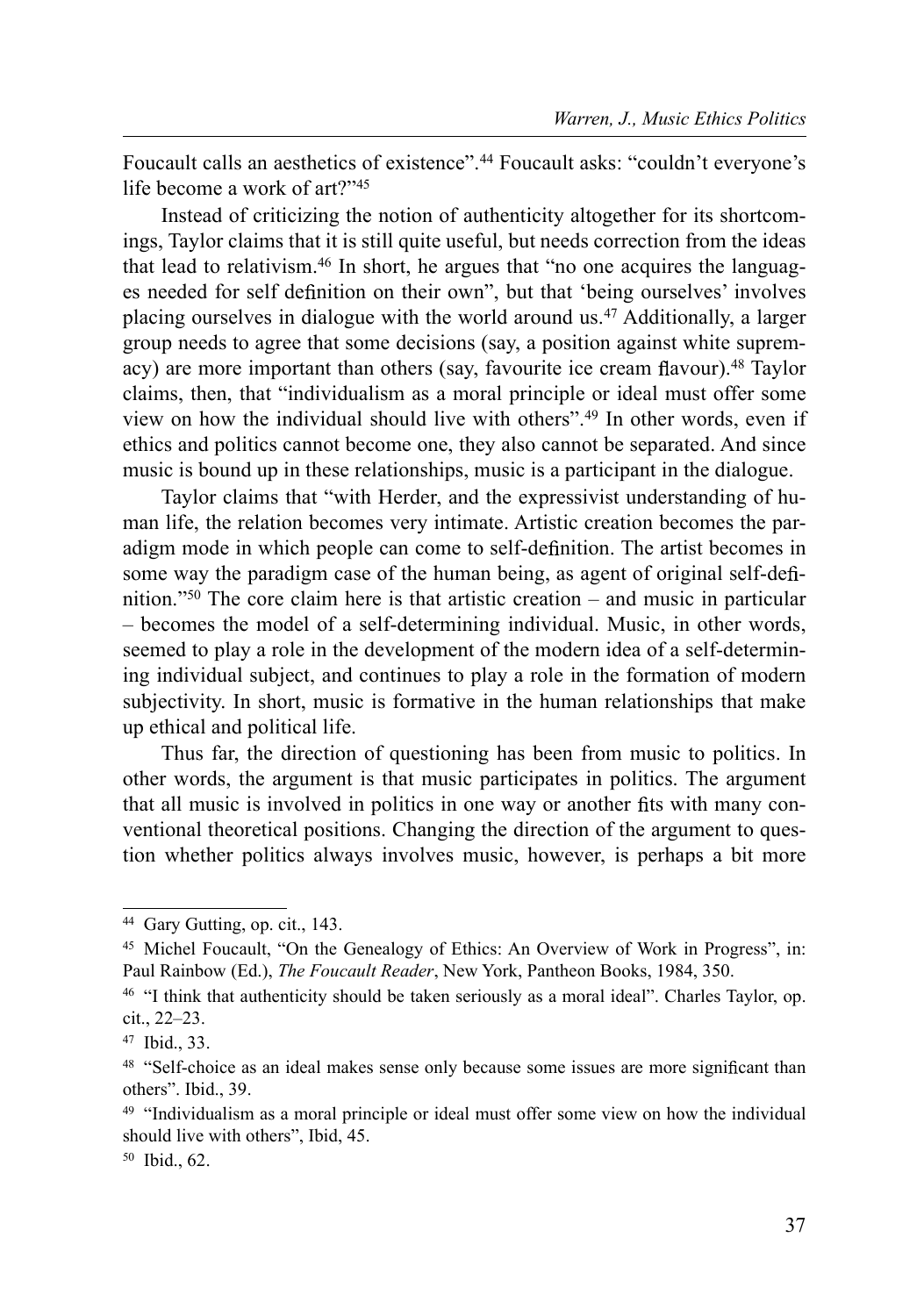fraught. Can one reasonably argue that music is part of, say, political economy? Music often takes a commodity form, so that provides a potential response. The sceptic might ask about music's role in residential zoning or foreign policy, and while there might be reasonable responses to each of these, a more fundamental response is music's role is shaping the people involved in politics.

In Nicholas Cook's Music: A Very Short Introduction, one of his central claims is that music "is less a 'something' than a way of knowing the world, a way of being ourselves".<sup>51</sup> Throughout the book, he provides examples of how music both shapes and reflects identity and relationships to others. Music's ability to do this is wrapped up with cultural assumptions about what music is and what it does, which in turn are wrapped up in the development of the ideas of authenticity and selfhood. In musical experience, we negotiate and represent who we are, who we want to be, and how we relate to others. In short, music shapes us, and we shape the world (which includes, of course, music). Andrew Bowie puts this idea in more Heideggerian terms: "music is world-disclosive: the world itself can take on new aspects because of it".52 Seen this way, music and politics remain distinct but are never separate.

# Music ethics politics

Returning back the examples this article began with, has this exploration of the interconnections of music, ethics, and politics brought us any further to consider how to respond to such events? I am under no presumptions that a few thousand words can solve such a complex and likely unsolvable problem. I hope, however, that this discussion has at least begun tracing possible helpful and problematic ways of theorizing music, ethics, and politics in a manner that can assist the development of responses. I begin with the negative conclusions of the argument.

First, music should not be thought of as separate from events like these. Most reports – at least in mainstream media – note that a concert was the site of the event, but do not look closer at the place of musical concerts in modern society. Too often assumptions that music is 'mere' entertainment pervades thought, and how music can bring together people – diverse in some ways, like minded in others – is ignored. The place of music is minimized by a reduction to entertainment or an elevation to something beyond ethics and politics.

Second, music's role in political and ethical discourses cannot be ignored. Assumptions that, for example, ethical philosophy begins with reason alone ignores that subjectivity of the person reasoning is shaped by many factors, and

<sup>51</sup> Cook, Nicholas, Music: A Very Short Introduction, Oxford, Oxford University Press, 1998, Forward.

<sup>52</sup> Andrew Bowie, Music, Philosophy..., op. cit., 27.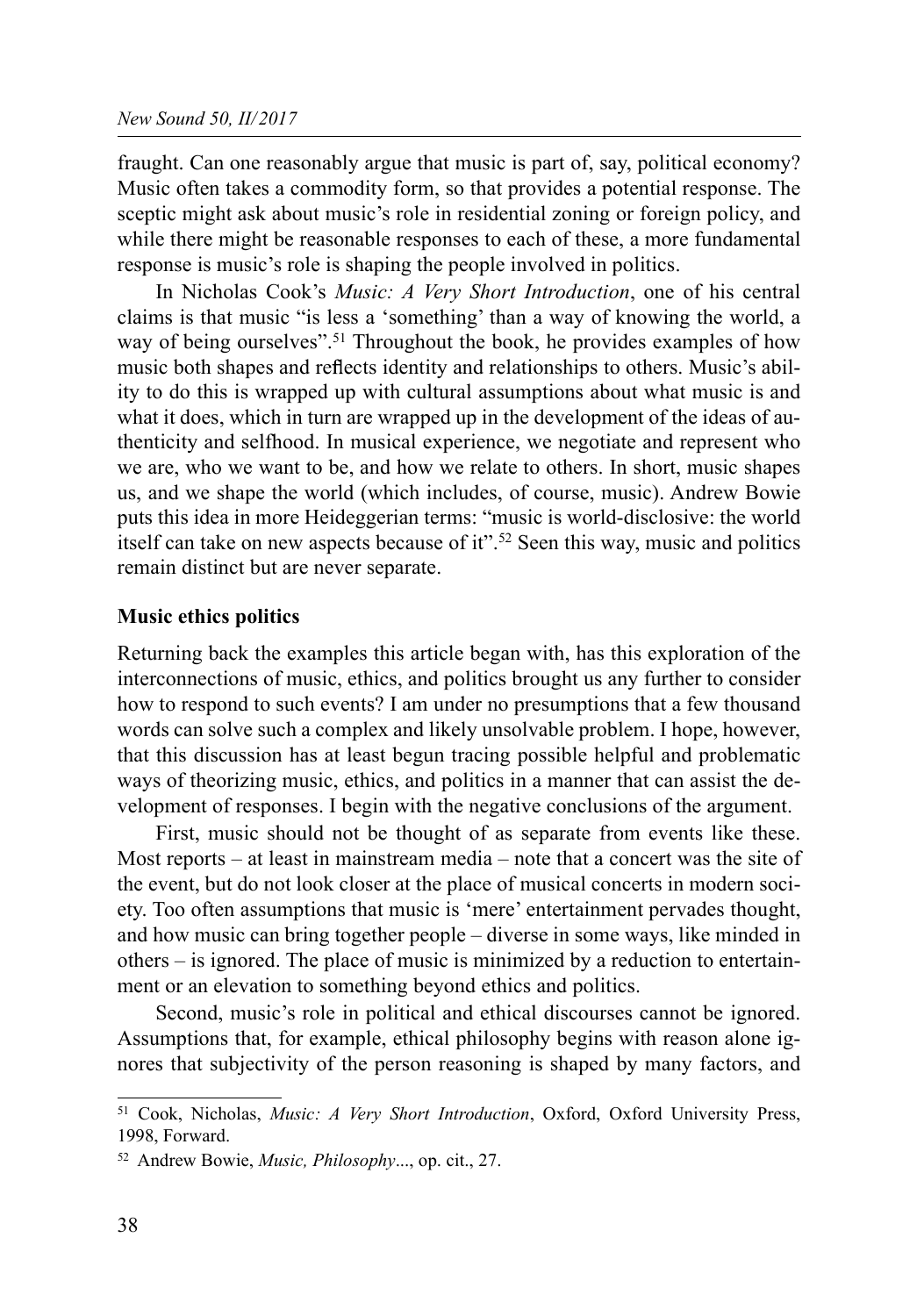music is surely one of them. Additionally, the idea that music can and has opened new ways of thinking is too often absent in ethical and political discourse.

Instead, music enacts, reinforces, and provides new opportunities for politics and ethics. Music participates with ethics, politics, and many other things in the development of subjectivity both individually and as we strive to examine human subjectivity more generally. Echoing the title of Heidegger's essay discussed earlier, when considering music, ethics, and politics, we cannot think one without the other. Our interactions with music as listeners, creators, and scholars should continue to work out what this entwinement means.

#### Works cited

- Adorno, Theodor W.: Problems of Moral Philosophy. Stanford, CA: Stanford University Press, 2001.
- Bogost, Ian: Alien Phenomenology, or What it's Like to be a Thing. Ann Arbor, MI: Open Humanities Press, 2012.
- Born, Georgina: "For a Relational Musicology: Music and Interdisciplinarity, Beyond the Practice Turn", Royal Musicological Association, Vol. 135, No. 2, 2010.
- Bourg, Julian: From Revolution to Ethics: May 1968 and Contemporary French Thought. Montreal: McGill-Queen's University Press, 2007.
- Bourriaud, Nicolas: Relational Aesthetics. Les presses du reel, 1998.
- Bowie, Andrew: German Philosophy: A Very Short Introduction. Oxford: Oxford University Press, 2010.
- ---: Music, Philosophy, and Modernity. Cambridge: Cambridge University Press, 2007.
- Cheng, William: Just Vibrations: The Purpose of Sounding Good. University of Michigan Press, 2016.
- Cook, Nicholas: "Anatomy of the Encounter: Intercultural Analysis as Relational Musicology", in: Critical Musicological Reflections: Essays in Honour of Derek B. Scott. Ed. by Stan Hawkins. Farnham: Ashgate, 2012.
- ---: Music: A Very Short Introduction. Oxford: Oxford University Press, 1998.
- Critchley, Simon: "Introduction". The Cambridge Companion to Levinas. Ed. by R. Bernasconi and S. Critchley. Cambridge: Cambridge University Press, 2002.
- Cusick, Suzanne G.: "Musicology, Torture, Repair", Radical Musicology, Vol. 3, 2008.
- Dahlhaus, Carl: The Idea of Absolute Music. Chicago: University of Chicago Press, 1989.
- Foucault, Michel: "On the Genealogy of Ethics: An Overview of Work in Progress", in: The Foucault Reader. Ed. Paul Rainbow. New York: Pantheon Books, 1984.
- Gutting, Gary: Thinking the Impossible: French Philosophy Since 1960. Oxford: Oxford University Press, 2011.
- Hanisch, Carol: "The Personal is Political", in: Notes From the Second Year: Women's Liberation. Ed. by Shulamith Firestone and Anne Koedt. New York, 1970.
- Heidegger, Martin: Being and Time: A Translation of Sein Und Zeit. New York: SUNY, 1996.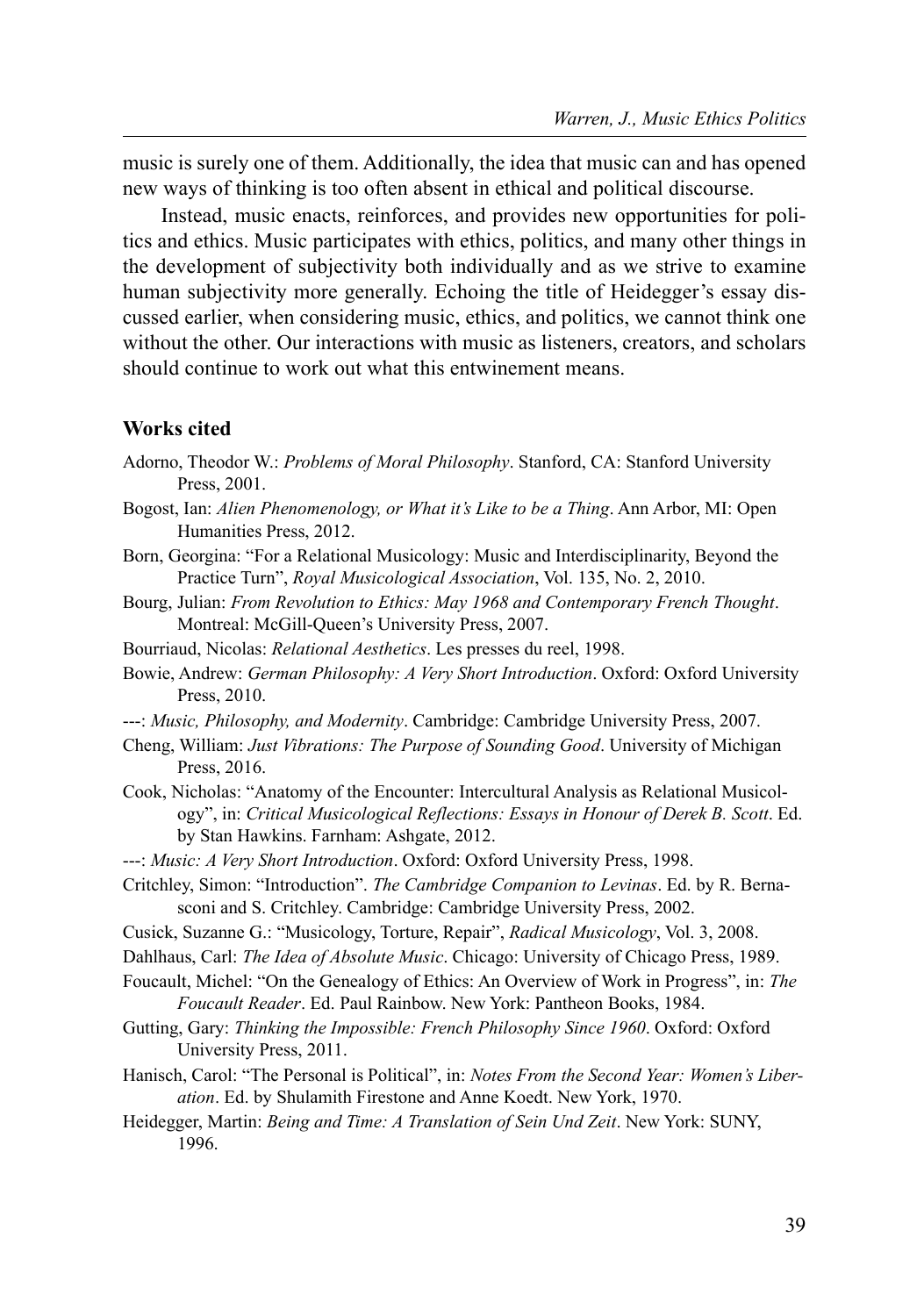- Meillassoux, Quentin: After Finitude: An Essay on the Necessity of Contingency. London: Continuum, 2009.
- Heidegger, Martin: "Building Dwelling Thinking", in: Poetry, Language, Thought. New York: Harper Colophon Books, 1971.
- Hoad, T.F.: The Concise Oxford Dictionary of English Etymology. Oxford: Oxford University Press, 1996.
- Idhe, Don: Listening and Voice: Phenomenologies of Sound. 2nd Edition. Albany: SUNY, 2007.
- Lévinas, Emmanuel: Totality and Infinity. Pittsburgh, Pennsylvania: Duquesne University Press, 1969.
- McVeigh, Tracy and Emma Graham-Harrison: "Parisians throw open doors in wake of attacks, but Muslims fear repercussions", The Guardian, 14 November 2015.
- Merleau-Ponty, Maurice: "The Intertwining the Chiasm", in: The Continental Aesthetics Reader. Ed. by Clive Cazeaux. New York: Routledge, 2000.
- Noudelmann, Francois: The Philosopher's Touch: Sartre, Nietzsche, and Barthes At the Piano. Transl. by Brian J. Reilly. Columbia University Press, 2012.
- Paddison, Max: "Authenticity and Failure in Adorno's Aesthetics of Music", The Cambridge Companion to Adorno. Cambridge: Cambridge University Press, 2006.
- Ross, Alex: The Rest is Noise. New York: Picador, 2007.
- Sedgwick, Eve Kosofsky: Touching Feeling: Affect, Pedagogy, Performativity. Durham: Duke University Press, 2003.
- Taylor, Charles: The Ethics of Authenticity. Cambridge, Mass.: Harvard University Press, 1992.
- Tharoor, Ishaan: "Are You a Jihadist? France's Checklist Includes Questions About Diet, Wardrobe and Not Listening to Music", Washington Post, 30 January 2015.
- Warren, Jeff R.: Music and Ethical Responsibility. Cambridge: Cambridge University Press, 2014.

#### Summary

In the twenty-teens, music has been wrapped up in politics and ethics in several prominent events, including violent attacks at the Bataclan theatre in Paris and the Pulse Nightclub in Orlando, the profiling of musical listening habits in the French governments "stop jihadism" campaign, and the musical lineup of Donald Trump's presidential inauguration. Significant scholarship exists on music and politics, and interest in music and ethical philosophy is growing. More work, however, is needed in theorizing the connections between music, ethics, and politics. In 1951, Heidegger's essay "Building Dwelling Thinking" lists the words in the title without punctuation in an attempt to show how these three terms are intertwined even though they are often considered separate. While these words and concepts are not interchangeable, each relies upon or invokes the other. My title structurally mirrors Heidegger's, and my aim here is to elucidate how music is intertwined with ethics and politics. In earlier publications I argued that musical experience creates encounters with others, and that these encounters lead to ethical responsibilities.